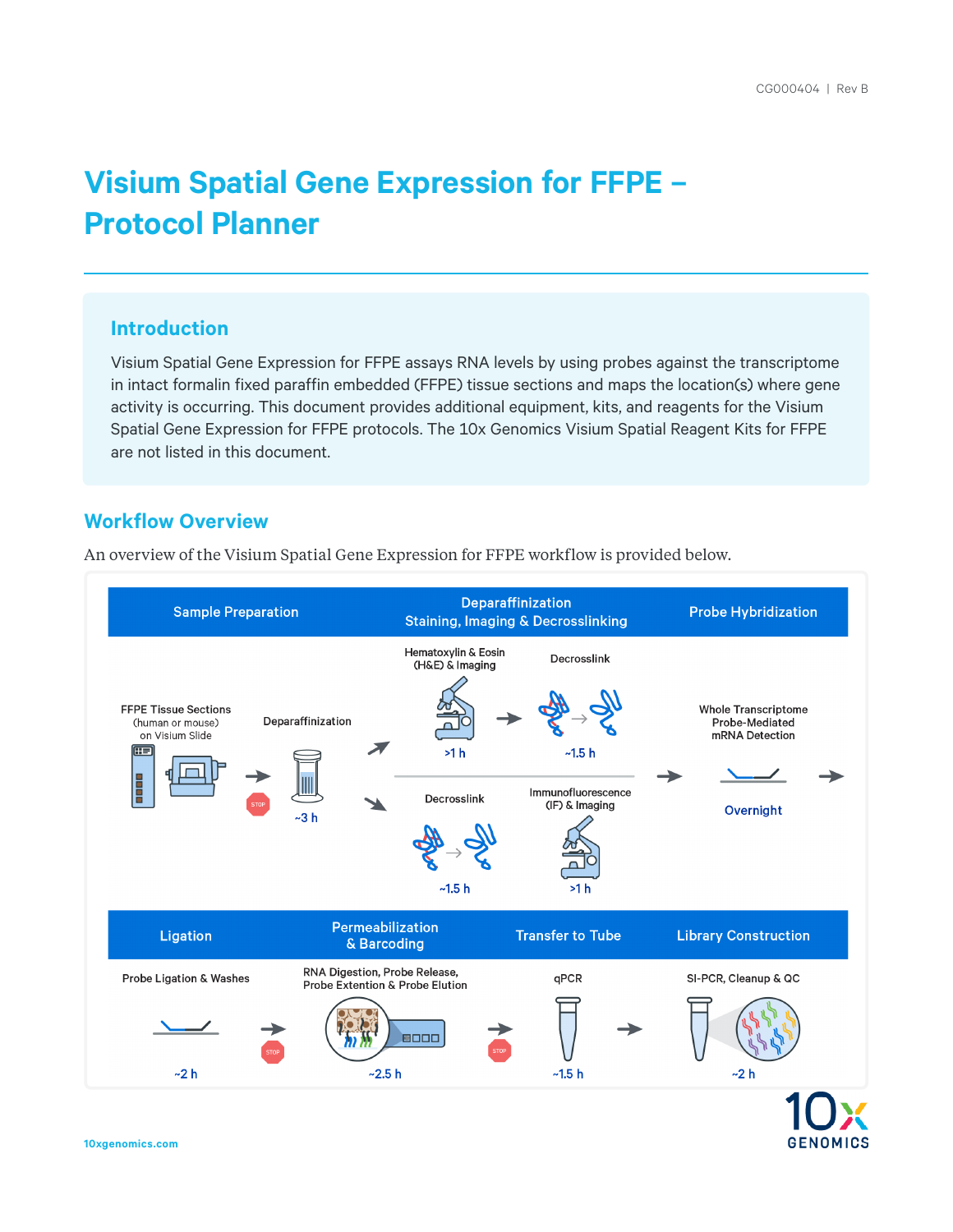## **Kits, Reagents & Equipment**

The items in the tables below have been validated by 10x Genomics and are highly recommended for the Visium Spatial Reagent Kits for FFPE. Substituting materials may adversely affect system performance. This list does not include standard laboratory equipment such as water baths, centrifuges, vortex mixers, pH meters, freezers etc.

## **Sample Preparation**

| For FFPE Tissue Sectioning & Section Placement                                            |                                                                                    |                          |                    |
|-------------------------------------------------------------------------------------------|------------------------------------------------------------------------------------|--------------------------|--------------------|
| <b>Item</b>                                                                               | <b>Alternatives/Options</b>                                                        | Vendor                   | <b>Part Number</b> |
| Microtome                                                                                 | Epredia HM 355S Automatic Microtome<br>Or any standard histology grade microtome   | <b>Fisher Scientific</b> | 23-900-672         |
| Microtome blade                                                                           | Epredia MX35 Premier Disposable Microtome Blades,<br>Low Profile                   | <b>Fisher Scientific</b> | 3052835            |
| Cool-Cut, Optional                                                                        | Thermo Scientific Cool-Cut                                                         | <b>Fisher Scientific</b> | $77-112-0$         |
| Section transfer system<br>(STS), Optional                                                | Thermo Scientific Section Transfer System (STS),<br><b>Section Transfer System</b> | <b>Fisher Scientific</b> | 771200             |
| Probes                                                                                    | <b>Fisherbrand Fine Precision Probe</b>                                            | <b>Fisher Scientific</b> | 12-000-153         |
| Forceps                                                                                   | Fisherbrand Curved Medium Point General Purpose<br>Forceps                         | <b>Fisher Scientific</b> | 16-100-110         |
| Microscope slides                                                                         | <b>Fisherbrand Premium Plain Glass Microscope Slides</b>                           | <b>Fisher Scientific</b> | $12 - 544 - 4$     |
| Water bath                                                                                | Premiere Tissue Floating Bath, Lighted<br>Or any equivalent water bath             | Gever                    | 194242             |
| Section dryer oven                                                                        | Epredia High Capacity Section Dryer                                                | <b>Fisher Scientific</b> | A84600051          |
| <b>Brushes</b>                                                                            | Camel Hair Brushes, Or any equivalent paintbrush                                   | <b>Ted Pella</b>         | 11859              |
| <b>Additional Materials</b>                                                               |                                                                                    |                          |                    |
| Razor blades                                                                              |                                                                                    |                          |                    |
| Ice bucket                                                                                | ۰                                                                                  |                          |                    |
| Ultrapure/Milli-Q Water,<br>from Milli-Q Integral Ultrapure<br>Water System or equivalent |                                                                                    |                          |                    |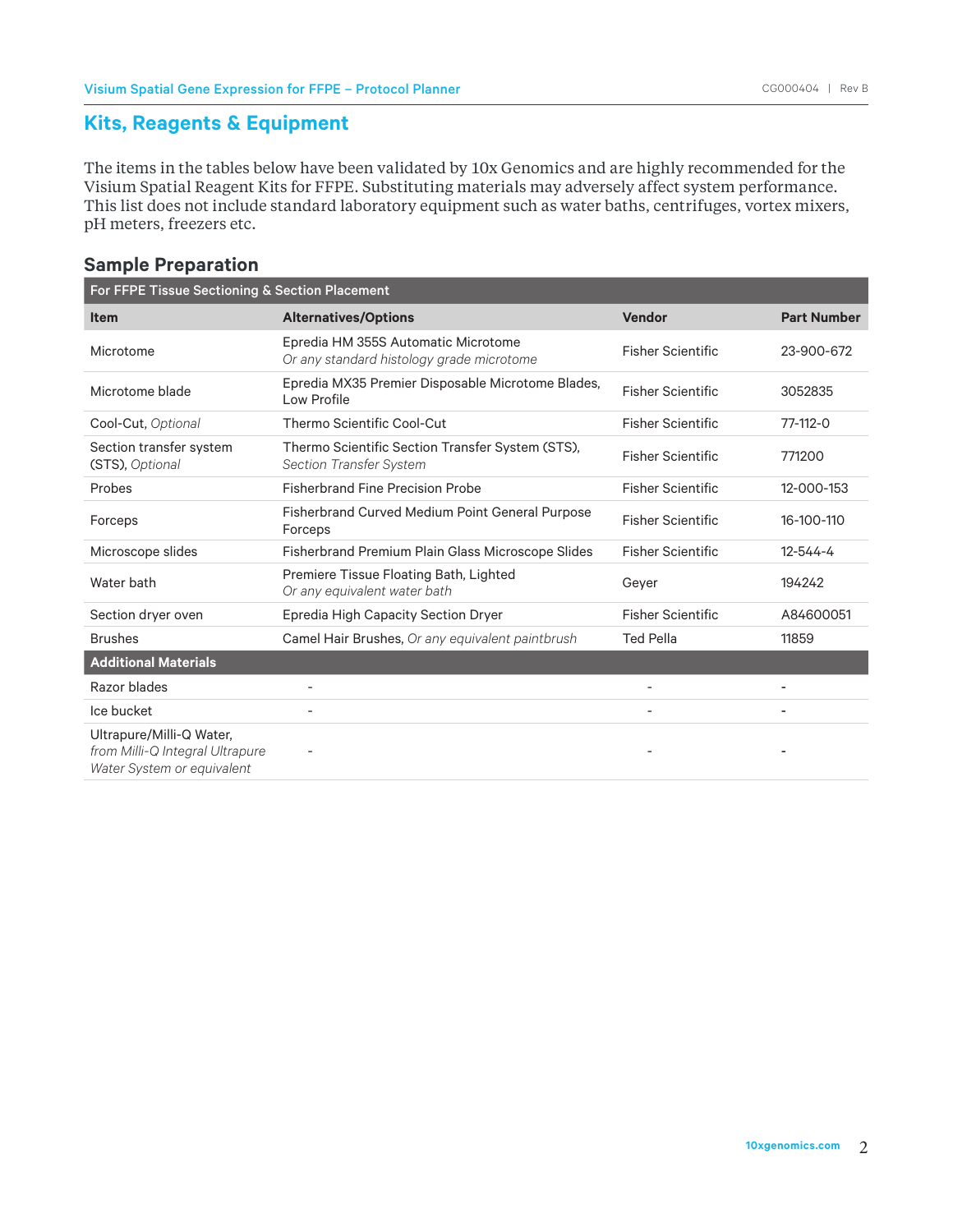# **RNA Quality Assessment Using DV200**

| <b>For RNA Quality Assessment</b>                                           |                                                                 |                          |                 |
|-----------------------------------------------------------------------------|-----------------------------------------------------------------|--------------------------|-----------------|
| Ethanol                                                                     | Ethyl Alcohol, Pure (200 Proof, anhydrous)                      | Millipore Sigma          | E7023-500ML     |
| RNA extraction kit                                                          | RNeasy FFPE Kit (50)                                            | Qiagen                   | 73504           |
| Deparaffinization solution                                                  | Deparaffinization Solution                                      | Qiagen                   | 19093           |
| RNase decontamination<br>solution                                           | RNaseZap RNase Decontamination Solution                         | Thermo Fisher Scientific | AM9780          |
| Nuclease-free water                                                         | Nuclease-free Water (not DEPC-Treated)                          |                          | AM9937          |
| 1.5-ml centrifuge tubes                                                     | DNA LoBind Tubes, 1.5 ml                                        | Eppendorf                | 022431021       |
| Nanodrop/Qubit fluorometer                                                  | Nanodrop 2000c Spectrophotometers<br>Or any equivalent Nanodrop | Thermo Fisher Scientific | <b>ND-2000C</b> |
|                                                                             | Qubit 4 Fluorometer                                             | Thermo Fisher Scientific | Q33238          |
|                                                                             | Qubit RNA BR Assay Kit                                          | Thermo Fisher Scientific | Q10210          |
|                                                                             | <b>Qubit Assay Tubes</b>                                        | Thermo Fisher Scientific | Q32856          |
| Bioanalyzer/Tapestation                                                     | RNA 6000 Pico Kit                                               | Agilent                  | 5067-1513       |
| Choose Bioanalyzer or<br>TapeStation based on<br>availability & preference. | 2100 Bioanalyzer Laptop Bundle                                  | Agilent                  | G2953CA         |
|                                                                             | 4200 TapeStation                                                | Agilent                  | G2991AA         |
|                                                                             | <b>High Sensitivity RNA ScreenTape</b>                          | Agilent                  | 5067-5579       |
|                                                                             | High Sensitivity RNA ScreenTape Ladder                          | Agilent                  | 5067-5581       |
|                                                                             | High Sensitivity RNA ScreenTape Sample Buffer                   | Agilent                  | 5067-5580       |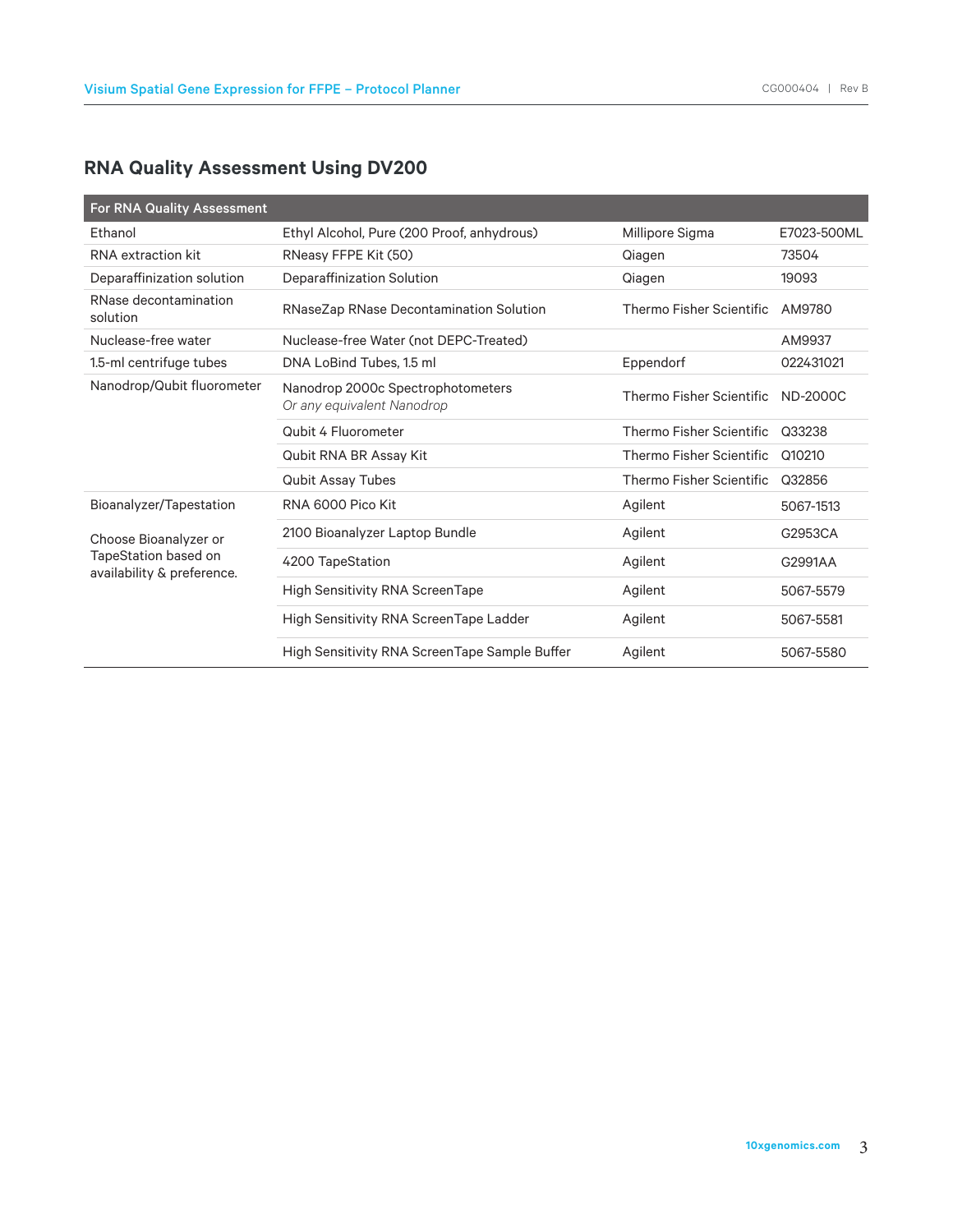## **Deparaffinization, H&E Staining, Imaging & Decrosslinking**

For each item, a number of vendor options are listed. Choose item based on availability and preference.

| Item                          | <b>Alternatives/Options</b>                                                                            | <b>Vendor</b>                 | <b>Part Number</b> |
|-------------------------------|--------------------------------------------------------------------------------------------------------|-------------------------------|--------------------|
| Xylene                        | Xylene, Reagent Grade                                                                                  | Millipore Sigma               | 214736             |
|                               | Xylene, Histological Grade                                                                             | Millipore Sigma               | 534056             |
| Ethanol                       | Ethyl Alcohol, 200 Proof                                                                               | Millipore Sigma               | E7023              |
|                               | Ethanol absolute ≥99.5%, TechniSolv, pure (Europe Only)                                                | <b>VWR</b>                    | 83813.360DP        |
| Eosin                         | Eosin Y-solution, Alcoholic                                                                            | Millipore Sigma               | HT110116           |
|                               | Eosin Y Solution (Modified Alcoholic)                                                                  | Abcam                         | ab246824           |
|                               | Eosin Y with Phloxine 1% alcoholic solution                                                            | <b>VWR</b>                    | 10143              |
| Hemato-                       | Hematoxylin Solution, Mayer's                                                                          | Millipore Sigma               | MHS16              |
| xylin                         | Hematoxylin Solution According to Mayer                                                                | Millipore Sigma               | 51275              |
|                               | Hematoxylin, Mayer's                                                                                   | Agilent                       | S330930-2          |
| <b>Bluing reagent</b>         | Bluing Reagent, Dako                                                                                   | Agilent                       | CS70230-2          |
|                               | Thermo Scientific Shandon Bluing Reagent                                                               | <b>Fisher Scientific</b>      | 6769001            |
|                               | Scott's Bluing Agent                                                                                   | <b>Ricca Chemical Company</b> | 6697               |
| Glycerol                      | <b>Glycerol Solution</b>                                                                               | Millipore Sigma               | 49781              |
|                               | Glycerol                                                                                               | <b>Acros Organics</b>         | 327255000          |
| 0.1 N HCI                     | Hydrochloric Acid Solution, 0.1 N<br>Or any equivalent HCl                                             | <b>Fisher Chemical</b>        | SA54-1             |
| <b>TE Buffer</b><br>(pH 9.0)  | TE Buffer (pH 9.0)<br>Alternatively, prepare TE buffer using Tris and EDTA and<br>adjust the pH to 9.0 | GeneMed                       | 10-0046            |
| Or<br>Prepare using           | <b>Tris Base</b><br>For preparing TE buffer (pH 9.0), alternative to Genemed<br>product                | <b>Fisher Scientific</b>      | BP152-500          |
| Tris and 0.5 M<br><b>EDTA</b> | UltraPure 0.5 M EDTA, pH 8.0<br>For preparing TE buffer (pH 9.0), alternative to Genemed<br>product    | Thermo Fisher Scientific      | 15575020           |
|                               | 1.0 M HCl<br>For preparing TE Buffer (pH 9.0), alternative to Genemed<br>product                       | Millipore Sigma               | 258148             |
| Staining jar/                 | Coplin Jar                                                                                             | <b>VWR</b>                    | 100500-232         |
| dishes                        | <b>Staining Dishes</b>                                                                                 | <b>VWR</b>                    | 25608-906          |
| Section dryer<br>oven         | Epredia High Capacity Section Dryer<br>Or any equivalent product                                       | <b>Fisher Scientific</b>      | A84600051          |
| Slide holders                 | Slide Holders, 24-place                                                                                | <b>VWR</b>                    | 25608-868          |
| Coverslips                    | Fisherbrand Cover Glasses: Rectangles                                                                  | <b>Fisher Scientific</b>      | 12-544-EP          |
|                               | Cover Glasses, Rectangular                                                                             | <b>VWR</b>                    | 16004-322          |
| Sealing film                  | Microseal 'B' PCR Plate Sealing Film, adhesive                                                         | Bio-Rad                       | <b>MSB1001</b>     |

**Additional Materials**

Beakers - -

#### Ultrapure/Milli-Q Water,

*from Milli-Q Integral Ultrapure Water System or equivalent*

- -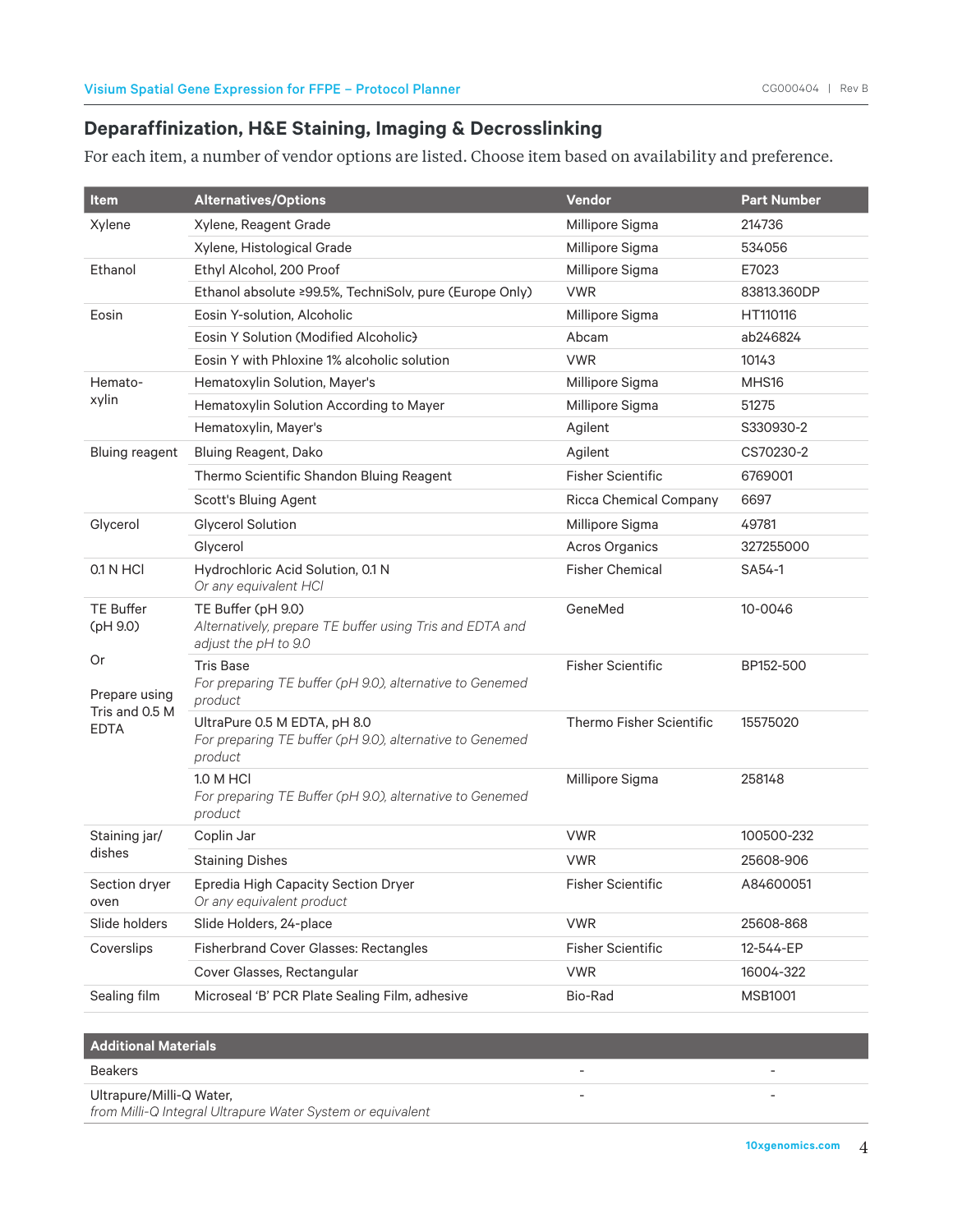## **Deparaffinization, Decrosslinking, IF Staining & Imaging**

For each item, a number of vendor options are listed. Choose item based on availability and preference.

| ltem                          | <b>Alternatives/Options</b>                                                                            | Vendor                     | <b>Part Number</b> |
|-------------------------------|--------------------------------------------------------------------------------------------------------|----------------------------|--------------------|
| Xylene                        | Xylene, Reagent Grade                                                                                  | Millipore Sigma            | 214736             |
|                               | Xylene, Histological Grade                                                                             | Millipore Sigma            | 534056             |
| Ethanol                       | Ethyl Alcohol, 200 Proof                                                                               | Millipore Sigma            | E7023              |
|                               | Ethanol absolute ≥99.5%, TechniSolv, pure (Europe Only)                                                | <b>VWR</b>                 | 83813.360DP        |
| <b>TE Buffer</b><br>(pH 9.0)  | TE Buffer (pH 9.0)<br>Alternatively, prepare TE buffer using Tris and EDTA and<br>adjust the pH to 9.0 | GeneMed                    | 10-0046            |
| <b>Or</b><br>Prepare using    | <b>Tris Base</b><br>For preparing TE buffer (pH 9.0), alternative to Genemed<br>product                | <b>Fisher Scientific</b>   | BP152-500          |
| Tris and 0.5 M<br><b>FDTA</b> | UltraPure 0.5 M EDTA, pH 8.0<br>For preparing TE buffer (pH 9.0), alternative to Genemed<br>product    | Thermo Fisher Scientific   | 15575020           |
|                               | 1.0 M HCI<br>For preparing TE Buffer (pH 9.0), alternative to Genemed<br>product                       | Millipore Sigma            | 258148             |
| <b>PBS</b>                    | PBS - Phosphate Buffered Saline (10X) pH 7.4, RNase-free                                               | Thermo Fisher Scientific   | AM9624             |
| <b>BSA</b>                    | Albumin, Bovine Serum, 10% Aqueous Solution, Nuclease-<br>Free                                         | Millipore Sigma            | 126615-25ML        |
| 10% Tween-20                  | Tween 20 Surfact-Amps Detergent Solution (10% solution)                                                | Thermo Fisher Scientific   | 28320              |
| Nuclease-free<br>water        | Nuclease-free Water (not DEPC-Treated)                                                                 | Thermo Fisher Scientific   | AM9937             |
| <b>DAPI</b>                   | DAPI Solution (1 mg/ml)                                                                                | Thermo Fisher Scientific   | 62248              |
| Antibody                      |                                                                                                        |                            |                    |
| <b>RNase</b>                  | Protector RNase Inhibitor (40 U/µl)                                                                    | Millipore Sigma            | 3335399001         |
| inhibitor                     | RNase Inhibitor, Murine (40 U/µl)                                                                      | <b>New England Biolabs</b> | M0314              |
|                               | RiboLock RNase Inhibitor (40 U/µl)                                                                     | Thermo Scientific          | EO038              |
| Mounting<br>medium            | Ethanol absolute ≥99.5%, TechniSolv, pure (Europe Only)                                                | <b>VWR</b>                 | 83813.360DP        |
| Section dryer<br>oven         | Epredia High Capacity Section Dryer                                                                    | <b>Fisher Scientific</b>   | A84600051          |
| Slide holders                 | Slide Holders, 24-place                                                                                | <b>VWR</b>                 | 25608-868          |
| Coverslips                    | <b>Fisherbrand Cover Glasses: Rectangles</b>                                                           | <b>Fisher Scientific</b>   | 12-544-EP          |
|                               | Cover Glasses, Rectangular                                                                             | <b>VWR</b>                 | 16004-322          |
| Staining jar/<br>dishes       | Coplin Jar                                                                                             | <b>VWR</b>                 | 100500-232         |

#### **Additional Materials** Beakers - - Ultrapure/Milli-Q Water, *from Milli-Q Integral Ultrapure Water System or equivalent* - -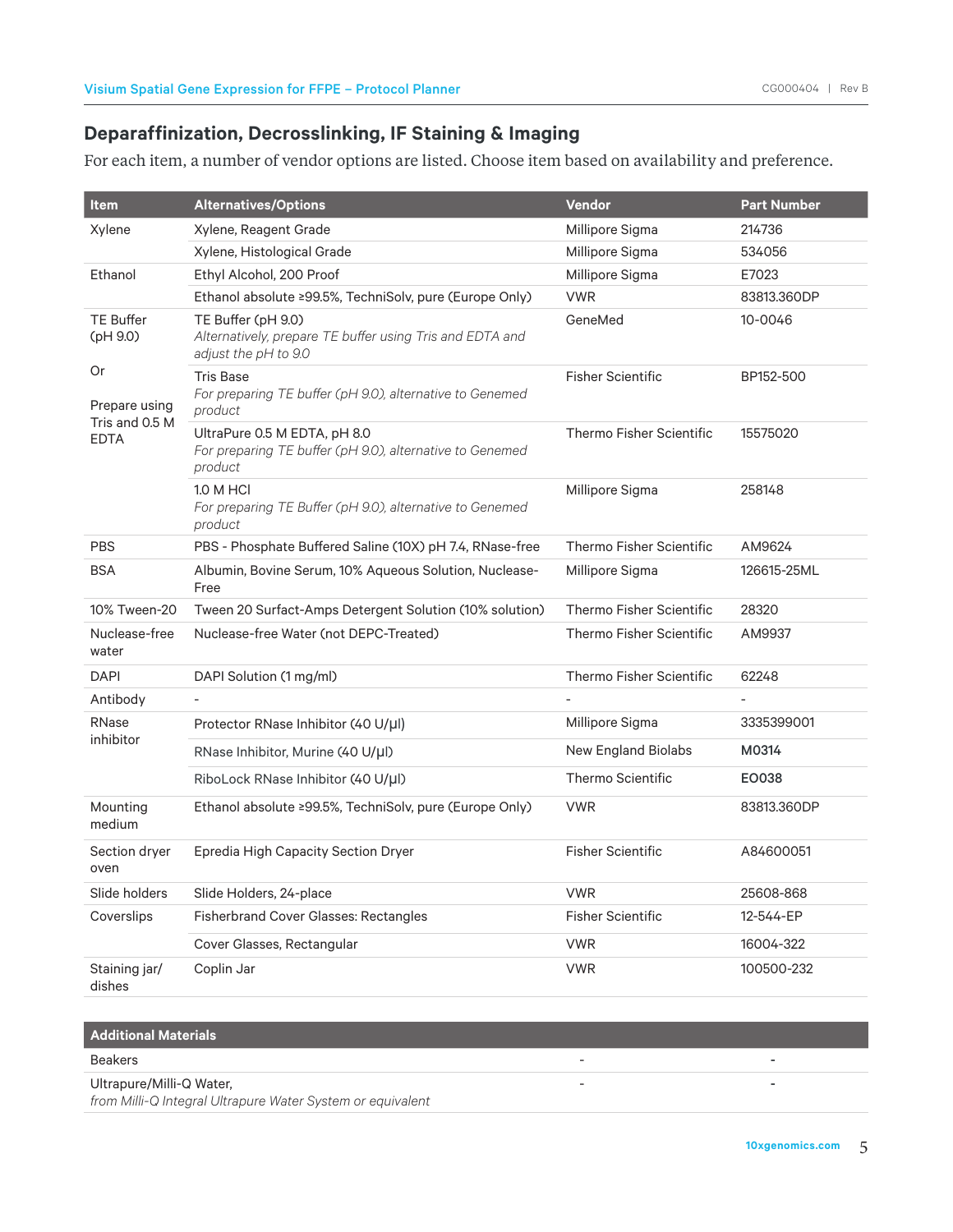#### **Imaging for FFPE**

A **brightfield imaging system** with a scanning stage that can accurately capture and stitch together large tiled images is required to run Visium Spatial for FFPE. The microscope objective should be dry and free of immersion oil. Low magnification, high Numeric Aperture (NA) microscopes, e.g., 10x/0.4NA or 20x/0.8NA, are recommended to balance high resolution and high acquisition speed. Visium slides are loosely mounted with glycerol and a coverslip and therefore should not be inverted for imaging. If using an inverted microscope, perform imaging through the slide rather than the coverslip and use an objective (with a correction collar) designed to image through microscope slides.

| <b>Supplier</b>          | <b>Model</b>      | <b>Configuration</b> |
|--------------------------|-------------------|----------------------|
| Thermo Fisher Scientific | <b>EVOS M7000</b> | Inverted             |
| Leica                    | Aperio Versa 8    | Upright              |
|                          | Leica DMi8        | Inverted             |
| MetaSystems              | Metafer           | Upright              |
| <b>Nikon</b>             | Nikon Eclipse Ti2 | Inverted             |
| <b>BioTek</b>            | Cytation 7        | Inverted or Upright  |
| Keyence                  | Keyence BZX800    | Inverted             |

| <b>Brightfield Recommended Configuration</b> |
|----------------------------------------------|
|----------------------------------------------|

Color camera (3 x 8 bit, 2424 x 2424 pixel resolution)

White balancing functionality

2.18  $\mu$ m/pixel minimum capture resolution

Exposure times 2-10 milli sec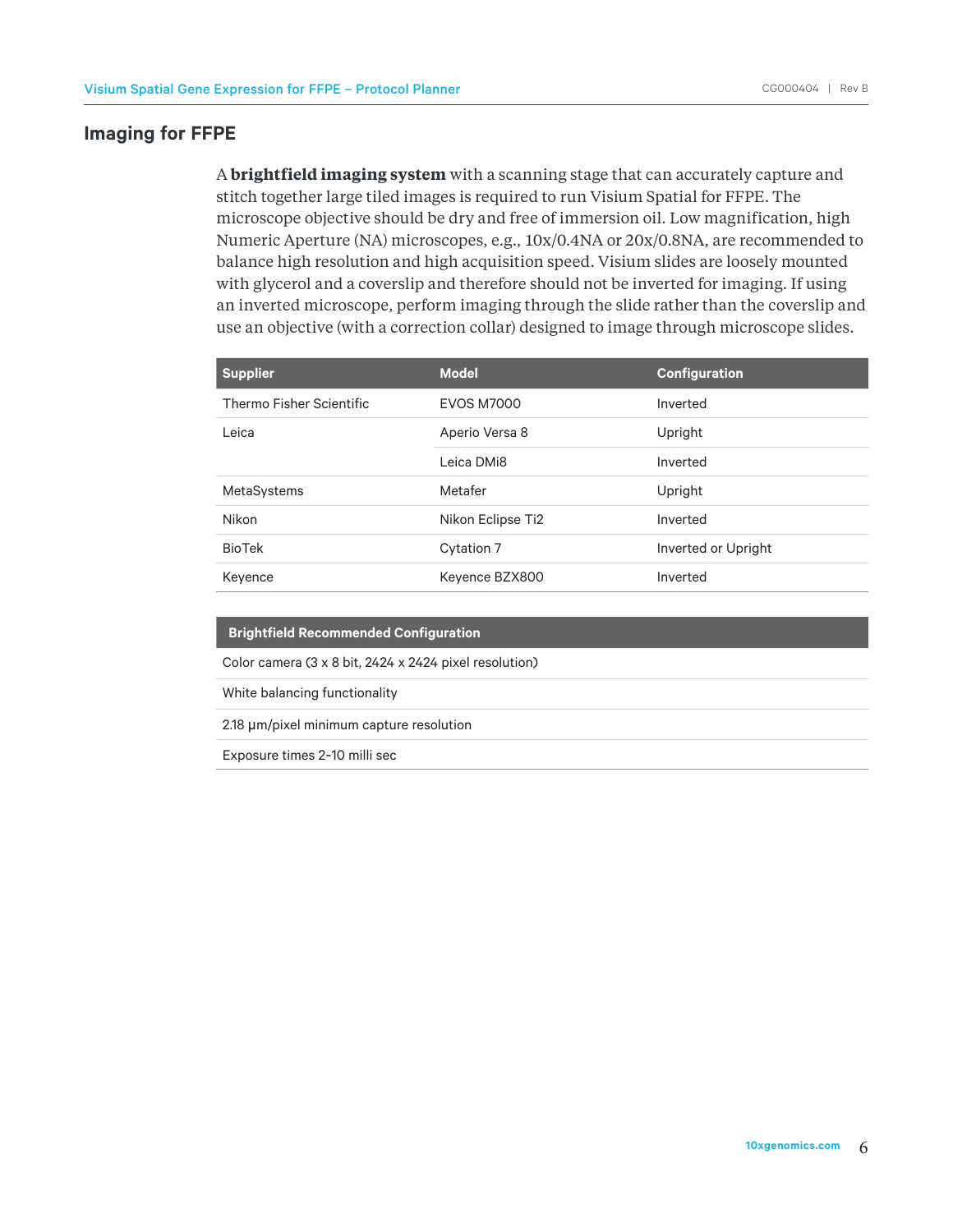## **Visium Spatial Gene Expression for FFPE**

The items in the table below have been validated by 10x Genomics and are highly recommended for the Visium Spatial Reagent Kits for FFPE. Substituting materials may adversely affect system performance. This list does not include standard laboratory equipment such as water baths, centrifuges, vortex mixers, pH meters, freezers etc.

| <b>Supplier</b>                    | <b>Description</b>                                                                              |                                                          | <b>Part Number</b> |
|------------------------------------|-------------------------------------------------------------------------------------------------|----------------------------------------------------------|--------------------|
| <b>Plastics</b>                    |                                                                                                 |                                                          |                    |
| Eppendorf                          | DNA LoBind Tubes, 1.5 ml                                                                        |                                                          | 022431021          |
|                                    | DNA LoBind Tubes, 2.0 ml<br>when processing more than two slides                                |                                                          | 022431048          |
|                                    | PCR Tubes 0.2 ml 8-tube strips                                                                  | Choose either Eppendorf,                                 | 951010022          |
| <b>USA Scientific</b>              | TempAssure PCR 8-tube strip                                                                     | USA Scientific or Thermo<br>Fisher Scientific PCR 8-tube | 1402-4700          |
| <b>Thermo Fisher</b><br>Scientific | MicroAmp 8-Tube Strip, 0.2 ml                                                                   | strips.                                                  | N8010580           |
|                                    | MicroAmp 8-Cap Strip, clear                                                                     |                                                          |                    |
|                                    | Simport Scientific LockMailer Tamper Evidence Slide Mailer                                      |                                                          | 22-038-399         |
| Corning                            | Self-Standing Polypropylene<br>Centrifuge Tubes (50 ml), sterile<br>Alternative to slide mailer |                                                          | 430921             |
| Bio-Rad                            | Hard-shell PCR Plates 96-well, thin wall (pkg of 50)<br>Or any compatible PCR Plate             |                                                          | <b>HSP9665</b>     |
|                                    | Microseal 'B' PCR Plate Sealing Film, adhesive<br>Or any PCR Plate sealing adhesive             |                                                          | <b>MSB1001</b>     |
| Rainin                             | Tips LTS 200UL Filter RT-L200FLR                                                                |                                                          | 30389240           |
|                                    | Tips LTS 1ML Filter RT-L1000FLR                                                                 |                                                          | 30389213           |
|                                    | Tips LTS 20UL Filter RT-L10FLR                                                                  |                                                          | 30389226           |
| <b>VWR</b>                         | Divided Polystyrene Reservoirs                                                                  |                                                          | 41428-958          |
| <b>Kits &amp; Reagents</b>         |                                                                                                 |                                                          |                    |
| <b>Thermo Fisher</b>               | Nuclease-free Water (not DEPC-Treated)                                                          |                                                          | AM9937             |
| Scientific                         | Tris 1M, pH 7.0, RNase-free                                                                     |                                                          | AM9850G            |
|                                    | Fisherbrand Premier Plain Glass Microscope Slides, Optional                                     |                                                          | $12 - 544 - 4$     |
|                                    | PBS - Phosphate Buffered Saline (10X) pH 7.4, RNase-free                                        |                                                          | AM9624             |
|                                    | Tween 20 Surfact-Amps Detergent Solution<br>(10% solution)                                      |                                                          | 28320              |
|                                    | UltraPure 0.5 M EDTA, pH 8.0<br>For preparing TE Buffer (pH 9.0)                                |                                                          | 15575020           |
| <b>Fisher Chemical</b>             | Hydrochloric Acid Solution, 0.1N<br>Or any equivalent HCl                                       |                                                          | SA54-1             |
| <b>KAPA Biosystems</b>             | KAPA SYBR FAST qPCR Master Mix (2X)                                                             |                                                          | KK4600             |
| <b>Beckman Coulter</b>             | <b>SPRIselect Reagent Kit</b>                                                                   |                                                          | B23318             |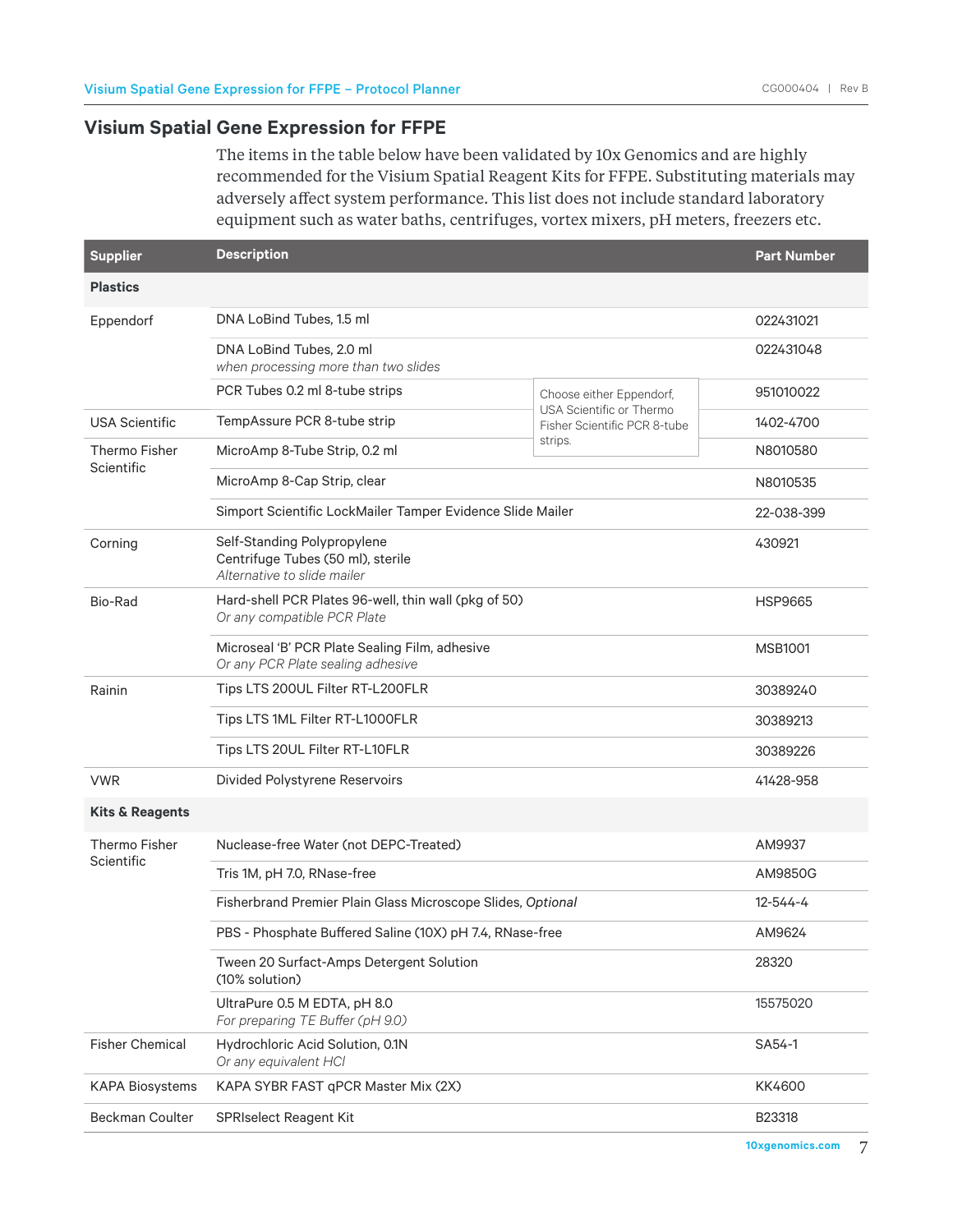## Visium Spatial Gene Expression for FFPE – Protocol Planner CG000404 | Rev B

| <b>Supplier</b>                             | <b>Description</b>                                                                                      |                                  | <b>Part Number</b>      |
|---------------------------------------------|---------------------------------------------------------------------------------------------------------|----------------------------------|-------------------------|
| <b>Kits &amp; Reagents</b>                  |                                                                                                         |                                  |                         |
| Millipore Sigma                             | Ethyl Alcohol, Pure (200 Proof, anhydrous)                                                              |                                  | E7023-500ML             |
|                                             | Potassium Hydroxide Solution, 8M                                                                        |                                  | P4494-50ML              |
|                                             | SSC Buffer 20X Concentrate                                                                              |                                  | S6639-1L                |
|                                             | Hydrochloric Acid Solution, 1.0N<br>Alternative to Fisher Chemical product                              |                                  | H9892                   |
| Qiagen                                      | Qiagen Buffer EB                                                                                        |                                  | 19086                   |
| Genemed                                     | TE Buffer (pH 9.0)<br>Alternatively, prepare using Tris base and EDTA solution and adjust the pH to 9.0 |                                  | 10-0046                 |
| <b>Fisher Scientific</b>                    | <b>Tris Base</b>                                                                                        |                                  | BP152-500               |
|                                             | Ultrapure/Milli-Q water,<br>from Milli-Q Integral Ultrapure Water System or equivalent                  |                                  |                         |
| <b>Equipment</b>                            |                                                                                                         |                                  |                         |
| Rainin                                      | Pipet-Lite Multi Pipette L8-200XLS+                                                                     |                                  | 17013805                |
|                                             | Pipet-Lite LTS Pipette L-2XLS+                                                                          |                                  | 17014393                |
|                                             | Pipet-Lite LTS Pipette L-10XLS+                                                                         |                                  | 17014388                |
|                                             | Pipet-Lite LTS Pipette L-20XLS+                                                                         |                                  | 17014392                |
|                                             | Pipet-Lite LTS Pipette L-100XLS+                                                                        |                                  | 17014384                |
|                                             | Pipet-Lite LTS Pipette L-200XLS+                                                                        |                                  | 17014391                |
|                                             | Pipet-Lite LTS Pipette L-1000XLS+                                                                       |                                  | 17014382                |
| <b>VWR</b>                                  | <b>VWR Mini Centrifuge</b><br>Or any equivalent mini centrifuge                                         |                                  | 76269-064               |
| <b>Quantification &amp; Quality Control</b> |                                                                                                         |                                  |                         |
| Agilent                                     | 2100 Bioanalyzer Laptop Bundle                                                                          |                                  | G2953CA                 |
|                                             | High Sensitivity DNA Kit                                                                                | Choose Bioanalyzer,              | 5067-4626               |
|                                             | 4200 TapeStation                                                                                        | TapeStation or<br>Lab Chip based | G2991AA                 |
|                                             | High Sensitivity D1000: ScreenTape/<br>Reagents                                                         | on availability &<br>preference. | 5067-5592/<br>5067-5593 |
|                                             | High Sensitivity D5000: ScreenTape/<br>Reagents                                                         |                                  | 5067-5584/<br>5067-5585 |
| PerkinElmer                                 | LabChip GX Touch HT Nucleic Acid Analyzer                                                               |                                  | CLS137031               |
| DNA High Sensitivity Reagent Kit            |                                                                                                         | CLS760672                        |                         |
| <b>KAPA Biosystems</b>                      | KAPA Library Quantification Kit for Illumina Platforms                                                  |                                  | KK4824                  |